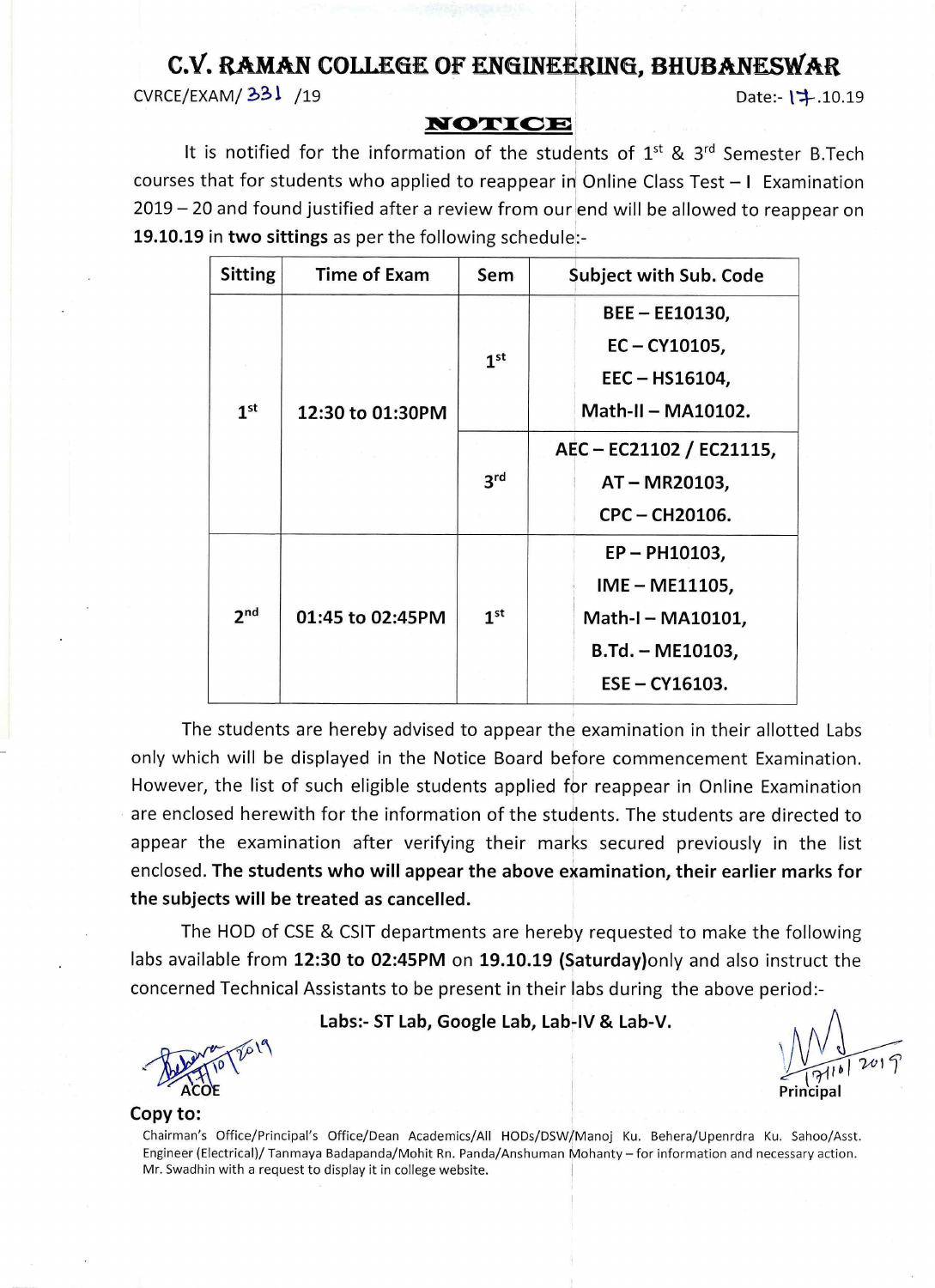### C.V. RAMAN COLLEGE OF ENGINEERING, BHUBANESWAR

| Sl. No.        | <b>Branch</b> | Regn.<br><b>Number</b> | Roll No.          | <b>Names</b>                      | Subject    | Code           | Marks<br>secured   |
|----------------|---------------|------------------------|-------------------|-----------------------------------|------------|----------------|--------------------|
| $\mathbf{1}$   | EE            | EE19L005               | <b>EE19L005</b>   | <b>SUBASIS PRIYADARSAN BEHERA</b> | <b>AEC</b> | EC21102        | 3                  |
| $\overline{2}$ | <b>EEE</b>    | 1801227726             | <b>EEE18002</b>   | <b>JAMAN KUMAR SINGH</b>          | <b>AEC</b> | EC21115        | 1                  |
| 3              | <b>EEE</b>    | 1801227727             | EEE18003          | <b>TANYA SINGH</b>                | <b>AEC</b> | EC21115        | 14                 |
| 4              | <b>EEE</b>    | 1801227732             | <b>EEE18008</b>   | <b>ABHIJEET RAY</b>               | <b>AEC</b> | EC21115        | 10                 |
| 5              | <b>EEE</b>    | 1801227733             | EEE18009          | <b>ANANYA GHOSH</b>               | <b>AEC</b> | EC21115        | 13                 |
| 6              | <b>EEE</b>    | 1801227736             | EEE18012  LAL JEE |                                   | <b>AEC</b> | EC21115        | 15                 |
| $\overline{ }$ | <b>EEE</b>    | 1801227737             |                   | EEE18013 PRIYANKA KUMARI          | <b>AEC</b> | EC21115        | 11                 |
| 8              | <b>EEE</b>    | 1801227740             |                   | EEE18016 RAJEEV RANJAN            | <b>AEC</b> | EC21115        | 4                  |
| 9              | <b>EEE</b>    | 1801227742             | EEE18018          | <b>S NEHA</b>                     | <b>AEC</b> | EC21115        | $\overline{7}$     |
| 10             | <b>EEE</b>    | 1801227743             | EEE18019          | <b>AASISH KUMAR JENA</b>          | <b>AEC</b> | EC21115        | 10                 |
| 11             | <b>EEE</b>    | 1801227744             | EEE18020          | <b>ISWARAJ KUMAR SAHOO</b>        | <b>AEC</b> | EC21115        | 5                  |
| 12             | <b>EEE</b>    | <b>EEE19L02</b>        |                   | EEE19L02 E ABHISHEK DORA          | <b>AEC</b> | EC21115        | No marks           |
| 13             | <b>MR</b>     | 1801227038             |                   | MR180008 ADITYA GHOSH             | <b>AT</b>  | MR20103        | 14                 |
| 14             | <b>MR</b>     | 1801227131             |                   | MR180006 ASHUTOSH MOHANTY         | <b>AT</b>  | MR20103        | 9                  |
| 15             | <b>MR</b>     | <b>MR19L001</b>        |                   | MR19L001 DEEP SINGH               | AT         | <b>MR20103</b> | No marks           |
| 16             | <b>MR</b>     | <b>MR19L002</b>        |                   | MR19L002 ENZAMAM AHMAD            | AT         | MR20103        | No marks           |
| 17             | <b>MR</b>     | <b>MR19L003</b>        |                   | MR19L003 RANJANA BANARA           | AT         | MR20103        | No marks           |
| 18             | MR            | MR19L004               |                   | MR19L004 VIKASH KUAMR SINGH       | AT         |                | MR20103   No marks |
| 19             | MR            | MR19L005               |                   | MR19L005 AYUSH OJHA               | AT         | <b>MR20103</b> | No marks           |
| 20             | <b>CH</b>     | 1801227044             |                   | CH180010 ADRIJA ROY               | <b>CPC</b> | CH20106        | 9                  |
| 21             | <b>CH</b>     | 1801227057             |                   | CH180007 AKASH PRAMANIK           | <b>CPC</b> | CH20106        | 6                  |
| 22             | <b>CH</b>     | 1801227256             | CH180016 LORINA   |                                   | <b>CPC</b> | CH20106        | 11                 |
| 23             | <b>CH</b>     | 1801227318             |                   | CH180015   PAYAL MOHANTY          | <b>CPC</b> | CH20106        | 4                  |
| 24             | <b>CH</b>     | 1801227563             |                   | CH180011 SUMIT KUMAR              | <b>CPC</b> | CH20106        | 3                  |

List of students of 3rd Semester B.Tech course applied for Re-appear in Online Internal - I Examination 2019 - 20.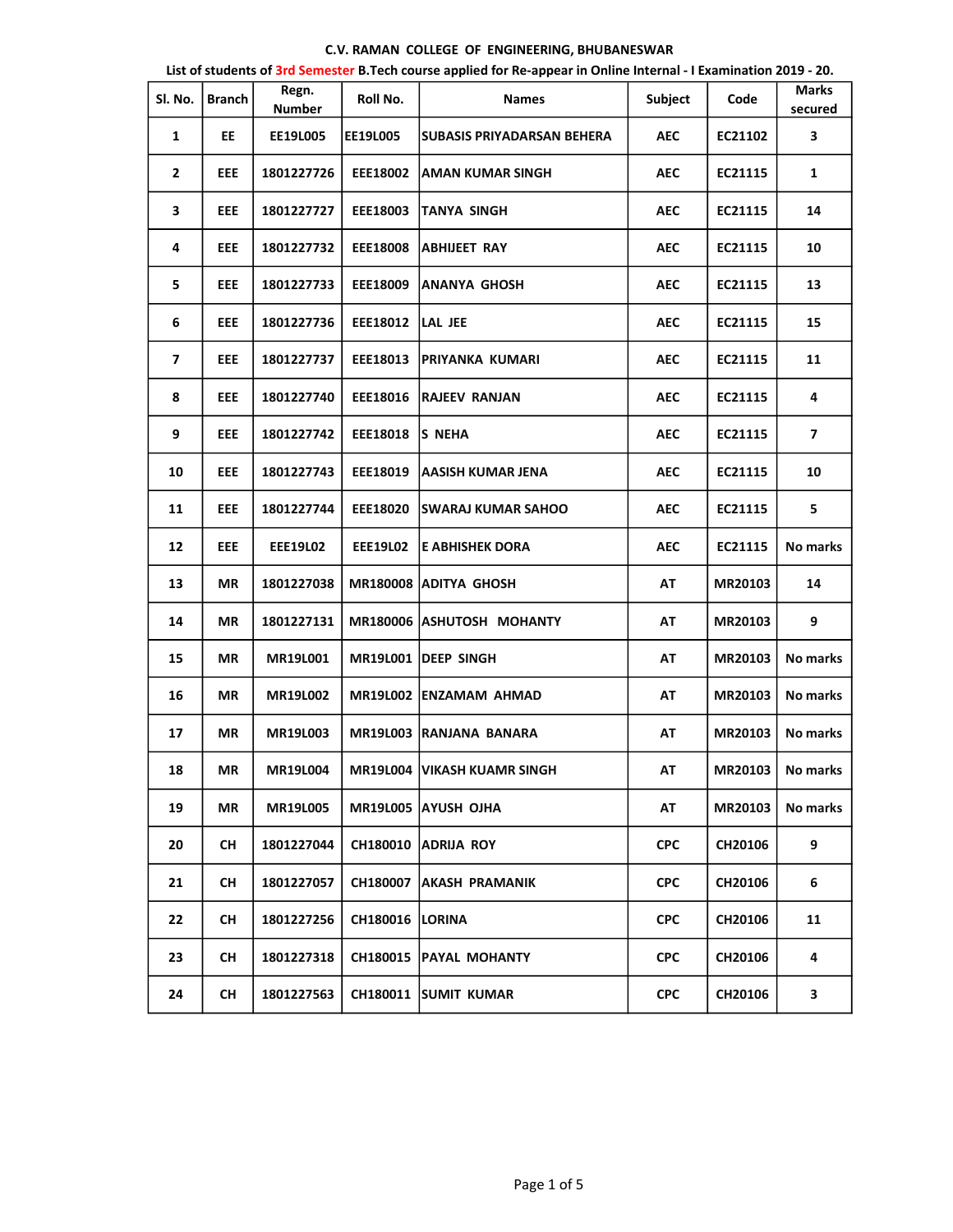# C.V. RAMAN COLLEGE OF ENGINEERING, BHUBANESWAR

|              | List of students of 1st Semester B.Tech course applied for Re-appear in Online Internal - I Examination 2019 - 20. |                 |                                |               |                |                               |  |
|--------------|--------------------------------------------------------------------------------------------------------------------|-----------------|--------------------------------|---------------|----------------|-------------------------------|--|
| Sl. No.      | Group                                                                                                              | Roll No.        | <b>Names</b>                   | Subject       | Code           | <b>Mark</b><br><b>Secured</b> |  |
| 1            | 9                                                                                                                  | CE190005        | <b>JEEBITESH BEHERA</b>        | <b>E.CHEM</b> | CY10105        | 4                             |  |
| $\mathbf{2}$ | 9                                                                                                                  | CE190005        | <b>JEEBITESH BEHERA</b>        | Math-I        | MA10101        | 13                            |  |
| 3            | 9                                                                                                                  | CE190031        | <b>Debasish Moharana</b>       | Math-I        | MA10101        | 6                             |  |
| 4            | 9                                                                                                                  | <b>CE190036</b> | <b>Shiwam Kumar</b>            | Math-I        | MA10101        | 13                            |  |
| 5            | 9                                                                                                                  | CE190037        | <b>Abhishek Kumar</b>          | <b>EEC</b>    | HS16104        | 8                             |  |
| 6            | 6                                                                                                                  | CF190001        | <b>Goutam Prasad Das</b>       | Math-II       | MA10102        | 11                            |  |
| 7            | 6                                                                                                                  | CF190003        | <b>Asutosh Pradhan</b>         | Math-II       | MA10102        | 9                             |  |
| 8            | 6                                                                                                                  | CF190005        | <b>MADHUSMITA SAHOO</b>        | Math-II       | MA10102        | 9                             |  |
| 9            | 6                                                                                                                  | CF190005        | <b>MADHUSMITA SAHOO</b>        | E.Phy         | PH10103        | 14                            |  |
| 10           | 6                                                                                                                  | CF190006        | <b>NISHANT KUMAR</b>           | Math-II       | MA10102        | 19                            |  |
| 11           | 6                                                                                                                  | CF190007        | <b>SUBHADRA PRIYADARSINI</b>   | Math-II       | MA10102        | 17                            |  |
| 12           | 6                                                                                                                  | CF190007        | SUBHADRA PRIYADARSINI          | E.Phy         | PH10103        | 15                            |  |
| 13           | 6                                                                                                                  | CF190008        | <b>Subham Kumar Singh</b>      | Math-II       | MA10102        | 20                            |  |
| 14           | 6                                                                                                                  | CF190018        | <b>NISHA SINGH</b>             | Math-II       | MA10102        | 19                            |  |
| 15           | 6                                                                                                                  | CF190018        | <b>NISHA SINGH</b>             | E.Phy         | PH10103        | 21                            |  |
| 16           | 6                                                                                                                  | CF190019        | <b>SUBHAM PRASAD</b>           | Math-II       | MA10102        | 22                            |  |
| 17           | 6                                                                                                                  | CF190020        | SHIBA SUNDAR SENAPATI          | Math-II       | MA10102        | 11                            |  |
| 18           | 6                                                                                                                  | CF190023        | <b>PUSPRAJ KUMAR</b>           | Math-II       | MA10102        | 22                            |  |
| 19           | 6                                                                                                                  | CF190024        | <b>PIYUSH AGARWAL</b>          | Math-II       | MA10102        | 22                            |  |
| 20           | 6                                                                                                                  | CF190026        | <b>PRAGATI UPADHAYAY</b>       | Math-II       | MA10102        | 21                            |  |
| 21           | 6                                                                                                                  | CF190028        | <b>SATYAM KUMAR</b>            | Math-II       | <b>MA10102</b> | 24                            |  |
| 22           | 6                                                                                                                  | CF190029        | SANDIP RANJAN BEHERA           | Math-II       | MA10102        | 21                            |  |
| 23           | 6                                                                                                                  | CF190030        | <b>RAVI KANT</b>               | Math-II       | MA10102        | 23                            |  |
| 24           | 6                                                                                                                  | CF190031        | <b>DEBASIS BARAJ</b>           | Math-II       | MA10102        | 18                            |  |
| 25           | 6                                                                                                                  | CF190032        | S M HASSAN RIZVI               | Math-II       | MA10102        | 19                            |  |
| 26           | 6                                                                                                                  | CF190032        | S M HASSAN RIZVI               | E.Phy         | PH10103        | 14                            |  |
| 27           | 6                                                                                                                  | CF190036        | <b>CHIRAG KUMAR JAIN</b>       | Math-II       | MA10102        | 13                            |  |
| 28           | 6                                                                                                                  | CF190037        | <b>MD SHOAIB AKHTAR</b>        | Math-II       | MA10102        | 6                             |  |
| 29           | 6                                                                                                                  | CF190038        | <b>ANKIT SUMAN</b>             | Math-II       | MA10102        | 5                             |  |
| 30           | 6                                                                                                                  | CF190040        | <b>PRINCE LAL</b>              | Math-II       | MA10102        | 16                            |  |
| 31           | 6                                                                                                                  | CF190041        | <b>RAJ AMRIT</b>               | Math-II       | MA10102        | 5.                            |  |
| 32           | 6                                                                                                                  | CF190042        | <b>SWETA PANDA</b>             | Math-II       | MA10102        | 20                            |  |
| 33           | $\overline{\mathbf{z}}$                                                                                            | CH190040        | Subham Kumar                   | Math-II       | MA10102        | <b>No Marks</b>               |  |
| 34           | 5                                                                                                                  | CI190004        | Simran Mangaraj                | Math-II       | MA10102        | 8                             |  |
| 35           | 5                                                                                                                  | CI190011        | <b>MANISHA SATAPATHY</b>       | Math-II       | MA10102        | 13                            |  |
| 36           | 5                                                                                                                  | CI190018        | <b>BHABANI SHANKAR PRADHAN</b> | Math-II       | MA10102        | 12                            |  |
| 37           | 5                                                                                                                  | CI190020        | ASISH RANJAN SAMAL             | Math-II       | MA10102        | 10                            |  |
| 38           | 5                                                                                                                  | CI190025        | Pratyush Dash                  | Math-II       | MA10102        | 6                             |  |
| 39           | 5                                                                                                                  | CI190028        | <b>BHARTI KUMARI</b>           | Math-II       | MA10102        | 11                            |  |
| 40           | 5                                                                                                                  | CI190032        | <b>ANWESHA PANDA</b>           | Math-II       | MA10102        | 8                             |  |
| 41           | 5                                                                                                                  | CI190033        | <b>Puspam Priya</b>            | Math-II       | MA10102        | $\overline{\mathbf{z}}$       |  |
| 42           | 5                                                                                                                  | CI190036        | ANKITA ANANDITA                | Math-II       | MA10102        | 4                             |  |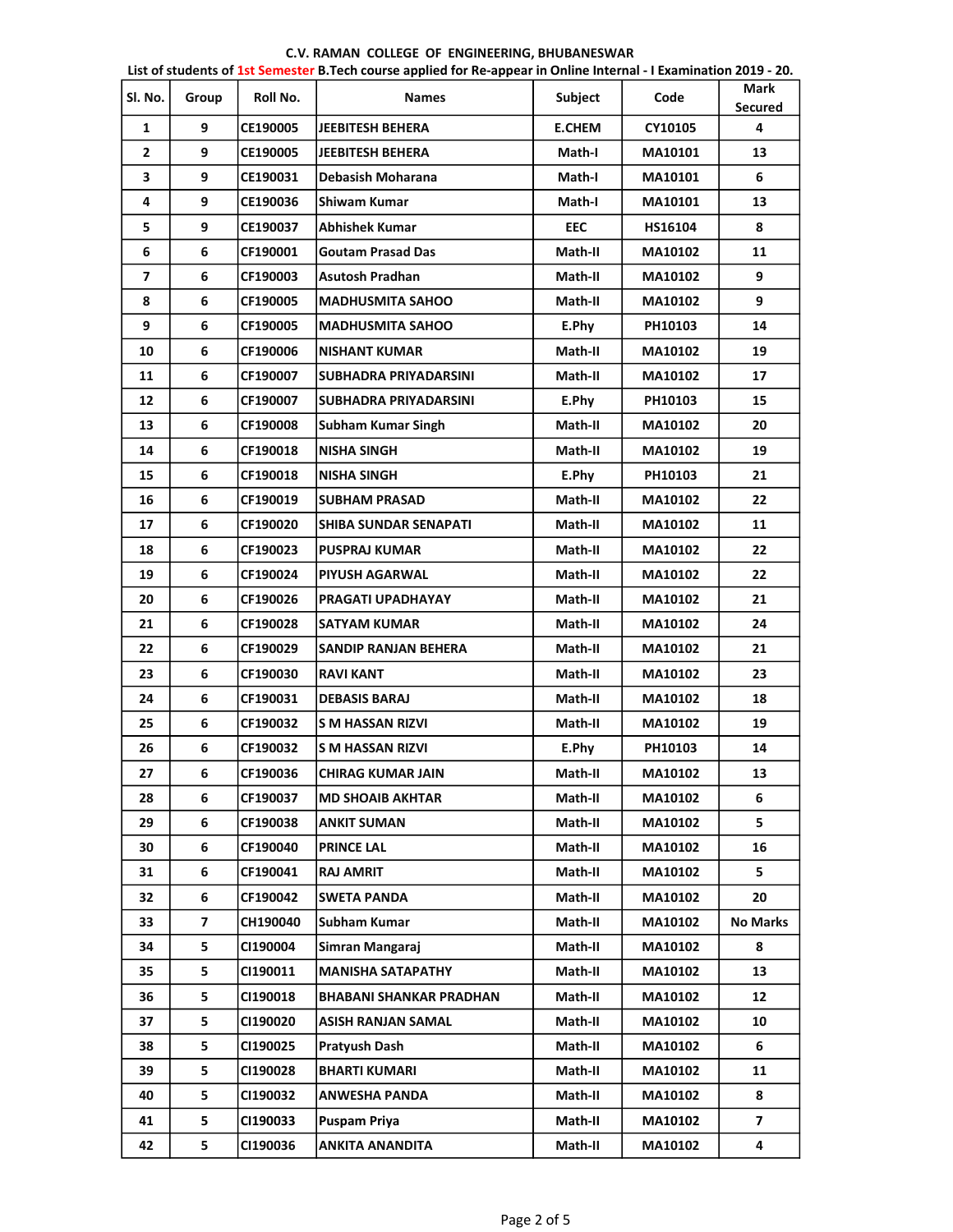| SI. No. | Group                   | Roll No. | <b>Names</b>               | Subject       | Code    | <b>Mark</b>     |
|---------|-------------------------|----------|----------------------------|---------------|---------|-----------------|
| 43      | 5                       | CI190047 |                            | Math-II       | MA10102 | Secured<br>11   |
| 44      | 5                       |          | <b>Vikash Kumar Bhagat</b> |               |         | 14              |
|         |                         | CI190048 | SHIVAM JHA                 | Math-II       | MA10102 |                 |
| 45      | 5                       | CI190055 | <b>Prince Kumar</b>        | Math-II       | MA10102 | 12              |
| 46      | 5                       | CI190062 | Sourav Kumar               | Math-II       | MA10102 | 12              |
| 47      | 5                       | CI190066 | Alok Raj                   | Math-II       | MA10102 | 12              |
| 48      | $\overline{7}$          | CI190073 | Subhendu Mohan Champati    | Math-II       | MA10102 | 5               |
| 49      | $\overline{7}$          | CI190074 | <b>BIJAYALAXMI PATHI</b>   | Math-II       | MA10102 | 11              |
| 50      | $\overline{7}$          | CI190075 | ADITYA NARAYAN GHADEI      | <b>ESE</b>    | CY16103 | 15              |
| 51      | $\overline{\mathbf{z}}$ | CI190075 | ADITYA NARAYAN GHADEI      | Math-II       | MA10102 | 12              |
| 52      | $\overline{7}$          | CI190077 | <b>MAASID ZAFFER</b>       | Math-II       | MA10102 | $\overline{ }$  |
| 53      | $\overline{7}$          | CI190086 | <b>Shivam Singh</b>        | Math-II       | MA10102 | 11              |
| 54      | $\overline{\mathbf{z}}$ | CI190088 | <b>HARSH ANAND</b>         | Math-II       | MA10102 | 20              |
| 55      | $\overline{ }$          | CI190090 | SUDESHNA NANDA             | Math-II       | MA10102 | $\overline{ }$  |
| 56      | $\overline{7}$          | CI190093 | <b>SHURTI VERMA</b>        | <b>ESE</b>    | CY16103 | 13              |
| 57      | $\overline{\mathbf{z}}$ | CI190096 | <b>SAUHARD SHARDUL</b>     | Math-II       | MA10102 | 10              |
| 58      | $\overline{7}$          | CI190100 | <b>Shruti Pandey</b>       | Math-II       | MA10102 | 9               |
| 59      | 6                       | CM190007 | <b>MANISH KUMAR JHA</b>    | Math-II       | MA10102 | 10              |
| 60      | 6                       | CM190010 | <b>DURGA SANKAR SETHI</b>  | Math-II       | MA10102 | 16              |
| 61      | 6                       | CM190012 | <b>PARTHA KUMAR</b>        | Math-II       | MA10102 | 19              |
| 62      | 6                       | CM190014 | <b>HRITWIK SOM</b>         | Math-II       | MA10102 | 22              |
| 63      | 6                       | CM190015 | YASHWANT ROUT              | Math-II       | MA10102 | 3               |
| 64      | 6                       | CM190017 | <b>RIYA CHOUDHARY</b>      | Math-II       | MA10102 | 13              |
| 65      | 6                       | CM190019 | <b>CHHABINATH SAHOO</b>    | Math-II       | MA10102 | 16              |
| 66      | 6                       | CM190020 | <b>SHADAB FAISAL</b>       | Math-II       | MA10102 | 17              |
| 67      | 6                       | CM190021 | <b>PRASHANT KUMAR JHA</b>  | Math-II       | MA10102 | 14              |
| 68      | $\overline{7}$          | CM190022 | <b>ANIKET RAJ</b>          | Math-II       | MA10102 | 9               |
| 69      | $\overline{ }$          | CM190032 | Pranav Prakash             | Math-II       | MA10102 | 15              |
| 70      | $\overline{ }$          | CM190047 | Abhijeet Nayak             | Math-II       | MA10102 | 10              |
| 71      | $\overline{7}$          | CM190048 | <b>PARAS KUMAR</b>         | <b>ESE</b>    | CY16103 | 17              |
| 72      | 7                       | CM190048 | <b>PARAS KUMAR</b>         | Math-II       | MA10102 | 19              |
| 73      | 7                       | CM190058 | <b>AKASH CHANDRA SAHU</b>  | <b>IME</b>    | ME11105 | <b>No Marks</b> |
| 74      | 1                       | CS190013 | Swastik smarak Nayak       | Math-I        | MA10101 | 15              |
| 75      | $\mathbf{1}$            | CS190018 | <b>JYOTIRADITYA PARIDA</b> | Math-I        | MA10101 | 9               |
| 76      | 1                       | CS190021 | <b>BISWAJIT PRAHARAJ</b>   | Math-I        | MA10101 | 0               |
| 77      | 1                       | CS190023 | AISHWARYA PARIDA           | Math-I        | MA10101 | 6               |
| 78      | $\mathbf{1}$            | CS190024 | OM PRAKASH SAHOO           | Math-I        | MA10101 | 23              |
| 79      | 1                       | CS190048 | <b>BISHAL PATEL</b>        | Math-I        | MA10101 | 19              |
| 80      | 1                       | CS190050 | <b>RAKESH DASH</b>         | Math-I        | MA10101 | 4               |
| 81      | $\mathbf{1}$            | CS190051 | DEEPTI BHUYAN              | Math-I        | MA10101 | 11              |
| 82      | 1                       | CS190052 | <b>ABHILASITA CHAND</b>    | Math-I        | MA10101 | 8               |
| 83      | $\mathbf{2}$            | CS190064 | <b>DEBADATTA DASH</b>      | Math-I        | MA10101 | 10              |
| 84      | $\mathbf{2}$            | CS190066 | <b>AMISHA GOUDA</b>        | Math-I        | MA10101 | 25              |
| 85      | $\mathbf{2}$            | CS190077 | <b>HARSHIT MUND</b>        | <b>E.CHEM</b> | CY10105 | 16              |
|         |                         |          |                            |               |         |                 |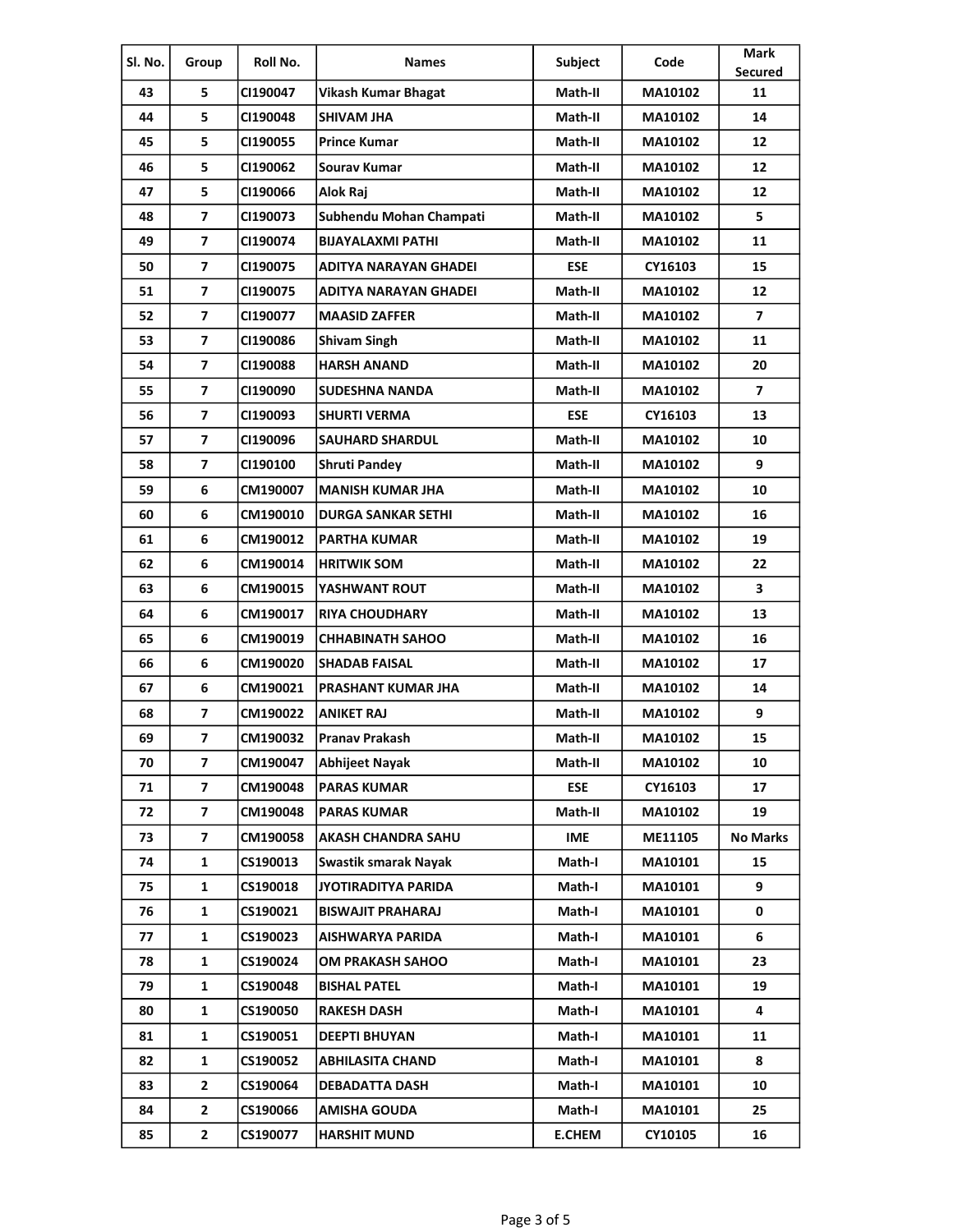| SI. No. | Group                   | Roll No.        | <b>Names</b>                 | Subject       | Code           | <b>Mark</b>     |
|---------|-------------------------|-----------------|------------------------------|---------------|----------------|-----------------|
|         |                         | CS190080        |                              |               |                | <b>Secured</b>  |
| 86      | 2                       |                 | Snehasish Pati               | Math-I        | MA10101        | 22              |
| 87      | $\overline{2}$          | CS190117        | <b>BISWATEETA BISWAL</b>     | <b>BEE</b>    | EE10130        | 6               |
| 88      | $\overline{2}$          | CS190117        | <b>BISWATEETA BISWAL</b>     | Math-I        | MA10101        | 10              |
| 89      | 3                       | CS190152        | <b>P.sunil Patro</b>         | <b>E.CHEM</b> | CY10105        | 15              |
| 90      | 3                       | CS190152        | <b>P.sunil Patro</b>         | Math-I        | MA10101        | 8               |
| 91      | 3                       | CS190169        | <b>SURABHI KUMARI</b>        | <b>EEC</b>    | HS16104        | 13              |
| 92      | 3                       | CS190169        | SURABHI KUMARI               | <b>IME</b>    | <b>ME11105</b> | 8               |
| 93      | $\overline{\mathbf{3}}$ | CS190172        | <b>SHRUTI KUMARI</b>         | <b>BEE</b>    | EE10130        | 17              |
| 94      | 3                       | CS190172        | <b>SHRUTI KUMARI</b>         | <b>IME</b>    | ME11105        | 10              |
| 95      | 4                       | EE190017        | TUSHAR KRISHNA               | Math-I        | MA10101        | $\overline{7}$  |
| 96      | 4                       | EE190019        | <b>SAURABH KUMAR</b>         | Math-I        | MA10101        | 15              |
| 97      | 4                       | EE190020        | <b>SUJIT KUMAR PARIDA</b>    | Math-I        | MA10101        | <b>No Marks</b> |
| 98      | 4                       | EE190021        | SANTANU KUMAR SAMAL          | Math-I        | MA10101        | 5               |
| 99      | 4                       | EE190022        | <b>ROBINS KUMAR</b>          | Math-I        | MA10101        | 21              |
| 100     | 4                       | EE190023        | Abhishek Raj                 | Math-I        | MA10101        | 14              |
| 101     | 4                       | EE190025        | ANJALI GUPTA                 | <b>E.CHEM</b> | CY10105        | 22              |
| 102     | 4                       | EE190025        | <b>ANJALI GUPTA</b>          | Math-I        | MA10101        | $\mathbf{1}$    |
| 103     | 4                       | <b>EE190026</b> | <b>SIDDHARTH KUMAR</b>       | <b>E.CHEM</b> | CY10105        | 18              |
| 104     | 4                       | EE190026        | <b>SIDDHARTH KUMAR</b>       | Math-I        | MA10101        | 0               |
| 105     | 4                       | EE190027        | <b>VIVEK KUMAR GUPTA</b>     | Math-I        | MA10101        | 0               |
| 106     | 4                       | EE190028        | SIDDHART BHATTACHARJEE       | Math-I        | MA10101        | 8               |
| 107     | 4                       | EE190031        | <b>Sumit Kumar Thakur</b>    | Math-I        | MA10101        | 21              |
| 108     | 4                       | EE190032        | <b>ASHISH RANJAN</b>         | Math-I        | MA10101        | $\mathbf{2}$    |
| 109     | 4                       | EE190034        | SATYABRATA BEHERA            | Math-I        | MA10101        | <b>No Marks</b> |
| 110     | 4                       | EE190035        | TILAK SENGUPTA               | Math-I        | MA10101        | <b>No Marks</b> |
| 111     | 4                       | EE190036        | ABINASH PANDA                | Math-I        | MA10101        | <b>No Marks</b> |
| 112     | 4                       | EE190037        | <b>PRASHANT KUMAR</b>        | Math-I        | MA10101        | 0               |
| 113     | 4                       | EE190040        | Amit Kumar Behera            | Math-I        | MA10101        | 11              |
| 114     | 4                       | EE190042        | <b>ABHISHEK JHA</b>          | Math-I        | MA10101        | 0               |
| 115     | 8                       | ET190005        | <b>SWETA SUBUDHI</b>         | Math-II       | MA10102        | 18              |
| 116     | 8                       | ET190009        | ABINASH KUMAR MAJHI          | Math-II       | MA10102        | 20              |
| 117     | 8                       | ET190012        | <b>SOUMYA RANJAN MANTRI</b>  | Math-II       | MA10102        | 16              |
| 118     | 8                       | ET190013        | <b>PRATYUSH DEBASISH</b>     | Math-II       | MA10102        | 14              |
| 119     | 8                       | ET190023        | SAMBIT KUMAR ROUT            | Math-II       | MA10102        | 18              |
| 120     | 8                       | ET190023        | <b>SAMBIT KUMAR ROUT</b>     | E.Phy         | PH10103        | 23              |
| 121     | 8                       | ET190033        | PRATYUSH NANDA               | Math-II       | MA10102        | 16              |
|         |                         |                 |                              |               |                |                 |
| 122     | 8                       | ET190033        | PRATYUSH NANDA               | E.Phy         | PH10103        | 16              |
| 123     | 8                       | ET190046        | Adityaman Chaurasia          | Math-II       | MA10102        | 9               |
| 124     | 8                       | ET190049        | <b>Sidharth Gourav</b>       | Math-II       | MA10102        | 8               |
| 125     | 8                       | ET190054        | Priya Mandal                 | Math-II       | MA10102        | 12              |
| 126     | 8                       | ET190058        | <b>SURAJ KUMAR PRAJAPATI</b> | Math-II       | MA10102        | 8               |
| 127     | 8                       | ET190059        | ABHISHEK GIRI                | Math-II       | MA10102        | 19              |
| 128     | 8                       | ET190060        | <b>VISHAL KUMAR MANDAL</b>   | E.Phy         | PH10103        | 18              |